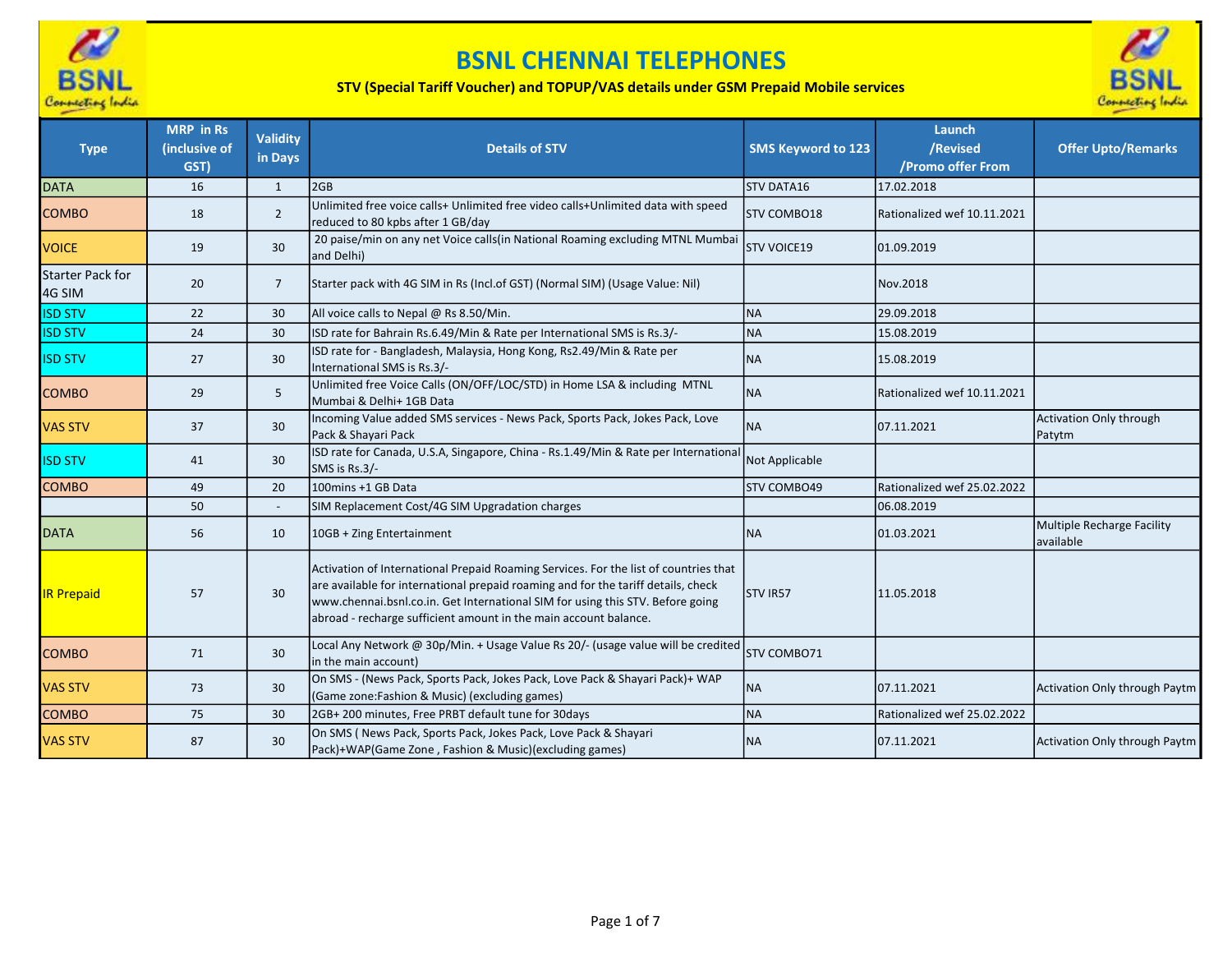| <b>Type</b>       | <b>MRP</b> in Rs<br>(inclusive of<br>GST) | <b>Validity</b><br>in Days | <b>Details of STV</b>                                                                                                                                                                                                                                                                                                                                                    | <b>SMS Keyword to 123</b> | Launch<br>/Revised<br>/Promo offer From | <b>Offer Upto/Remarks</b>                                                              |
|-------------------|-------------------------------------------|----------------------------|--------------------------------------------------------------------------------------------------------------------------------------------------------------------------------------------------------------------------------------------------------------------------------------------------------------------------------------------------------------------------|---------------------------|-----------------------------------------|----------------------------------------------------------------------------------------|
| <b>COMBO</b>      | 94                                        | 45                         | 3GB+ 200 minutes, Free PRBT default tune for 45days                                                                                                                                                                                                                                                                                                                      | <b>NA</b>                 | Rationalized wef 25.02.2022             |                                                                                        |
| <b>COMBO</b>      | 97                                        | 18                         | Free Unlimited Local/STD/roaming voice calls on-net including MTNL Mumbai and<br>Delhi. + Unlimited Data speed reduced to 80kbps after 2GB/day + Lokdhun<br>content.                                                                                                                                                                                                     | <b>NA</b>                 | Rationalized wef 10.11.2021             | <b>Multiple Recharge Facility</b><br>available                                         |
| <b>DATA</b>       | 98                                        | 22                         | Unlimited Data (speed reduced to 80 kbps after 2 GB/day + EROS NOW<br><b>Entertainment Services</b>                                                                                                                                                                                                                                                                      | <b>NA</b>                 | 01.04.2020                              | Multiple Recharge Facility<br>available                                                |
| <b>VOICE</b>      | 99                                        | 22                         | Free Unlimited Voice Calls (ON/OFF/LOC/STD) in Home LSA & National Roaming<br>including MTNL Mumbai & Delhi + Free PRBT                                                                                                                                                                                                                                                  | <b>NA</b>                 | 10.01.2021                              | Multiple Recharge Facility<br>available                                                |
| <b>COMBO</b>      | 104                                       | 22                         | As per existing Prepaid STV Rs.99/- (except MTNL Mumbai & Delhi)+One National<br>Discount deal/coupon product daily(without PRBT)                                                                                                                                                                                                                                        | <b>NA</b>                 | 10.01.2021                              |                                                                                        |
| <b>COMBO</b>      | 118                                       | 26                         | Free Unlimited voice calls (Local/STD) any-net in Home LSA and national roaming<br>including MTNL network in Mumbai and Delhi + Unlimited data with speed<br>reduced to 40Kbps after 0.5GB/day + Free PRBT                                                                                                                                                               | <b>NA</b>                 | Rationalized wef 10.11.2021             | Multiple Recharge Facility<br>available                                                |
| <b>VOICE</b>      | 135                                       | 24                         | 1440 minutes voice calls on-net/off-net<br>(Local/STD/Roaming calls including MTNL Mumbai and Delhi).                                                                                                                                                                                                                                                                    | STV VOICE135              | 21.10.2020                              |                                                                                        |
| <b>COMBO</b>      | 139                                       | 28                         | Free Unlimited Anynet Vocie Calls Local / STD / roaming calls Including MTNL<br>Mumbai & Delhi + Unlimited Data with speed restricted to 80 Kbps after 2 GB Data   NA<br>/day + 100 SMS per day + Free PRBT                                                                                                                                                              |                           | 01.08.2021                              | Only for GP2 and beyond GP2<br>customers. (STV 187 at<br>concessional Rate as STV 139) |
| ISTV              | 147                                       | 30                         | Unlimited free voice calling home and national roaming including MTNL roaming<br>area of Delhi and Mumbai {Local + STD +roaming on-net and off-net} +10 GB data+ STV COMBO147<br><b>BSNL</b> tunes.                                                                                                                                                                      |                           | 10.01.2021                              | Multiple Recharge Facility<br>available                                                |
| DATA              | 151                                       | 28                         | 40 GB free Data+Zing Entertainment                                                                                                                                                                                                                                                                                                                                       | <b>STV DATA151</b>        | 01.03.2021                              | Multiple Recharge Facility<br>available                                                |
| <b>IR Prepaid</b> | 167                                       | 90                         | Activation of International Prepaid Roaming Services. For the list of countries that<br>are available for international prepaid roaming and for the tariff details, check<br>www.chennai.bsnl.co.in. Get International SIM for using this STV. Before going<br>abroad - recharge sufficient amount in the main account balance.                                          | <b>STV IR167</b>          | 08.03.2022                              | Activation through Selfcare is<br>available only within India.                         |
| <b>COMBO</b>      | 184                                       | 28                         | Free Unlimited Anynet Vocie Calls Local / STD / roaming calls Including MTNL<br>Mumbai & Delhi +Unlimited data with speed reduced to 80Kbps after 1GB/day +<br>100 SMS/day to any N/w including while Roaming in Mumbai and New Delhi+<br>Bundling of "Lystn" podcast services provided by M/s Tellyfonic Digital Media +<br><b>BSNL Tunes</b>                           | <b>NA</b>                 | 18.02.2022                              |                                                                                        |
| <b>COMBO</b>      | 185                                       | 28                         | Free Unlimited Anynet Vocie Calls Local / STD / roaming calls Including MTNL<br>Mumbai & Delhi +Unlimited data with speed reduced to 80Kbps after 1GB/day +<br>100 SMS/day to any N/w including while Roaming in Mumbai and New Delhi+<br>Bundling of Challenges Arena Mobile Gaming Service on Progressive Web App<br>(PWA) by M/s OnMobile Global Limited + BSNL Tunes | ΝA                        | 11.01.2022                              |                                                                                        |
| <b>COMBO</b>      | 186                                       | 28                         | Free Unlimited Anynet Vocie Calls Local / STD / roaming calls Including MTNL<br>Mumbai & Delhi + Unlimited Data with speed restricted to 80 Kbps after 1 GB Data<br>/day +100 SMS per day + Free PRBT+ bundling of Hardy<br>Games service by M/s ONE97 communications limited                                                                                            | <b>NA</b>                 | Launch Wef 14.01.2022                   |                                                                                        |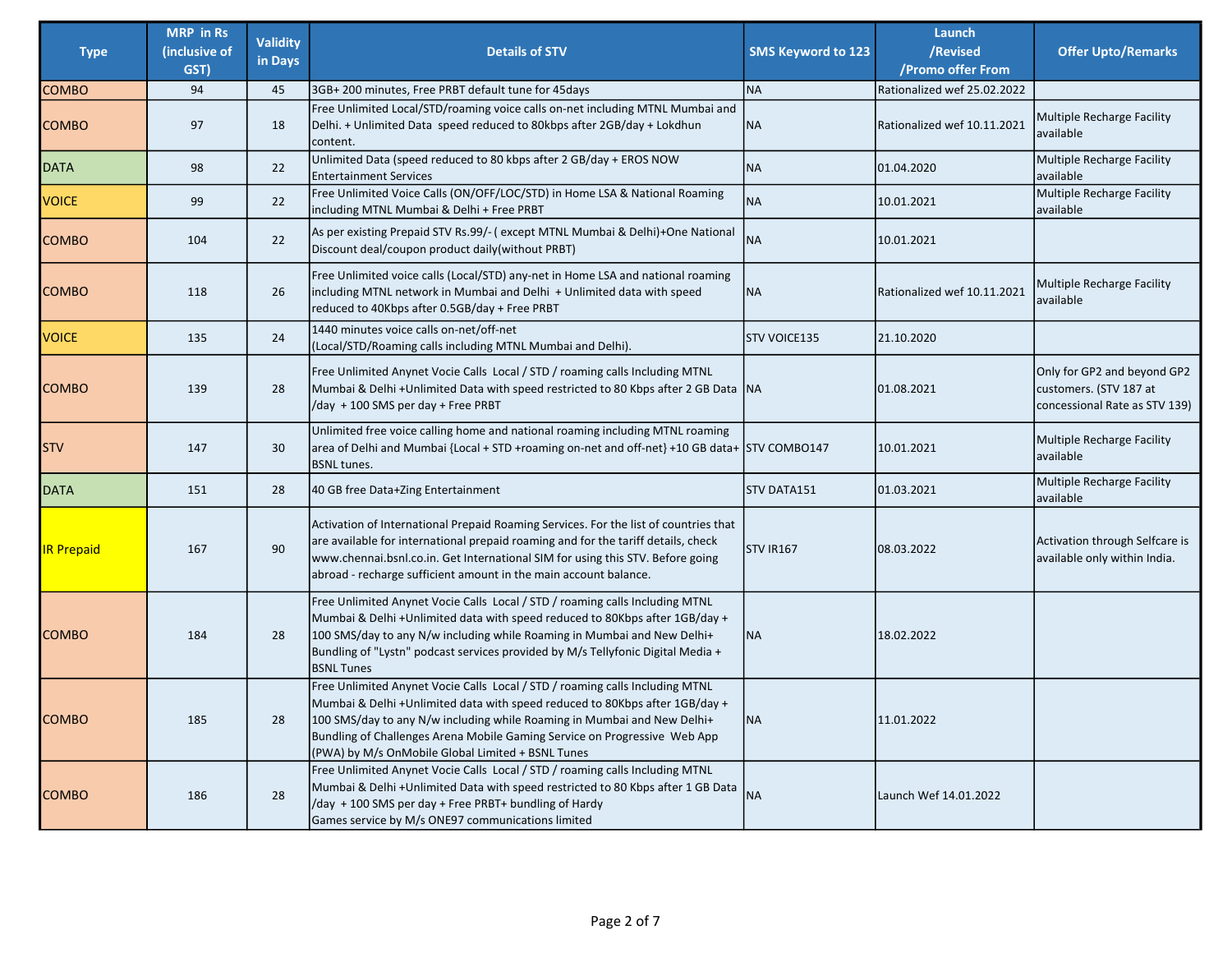| <b>Type</b>   | <b>MRP</b> in Rs<br>(inclusive of<br>GST) | <b>Validity</b><br>in Days | <b>Details of STV</b>                                                                                                                                                                                                                                                                                                                                                                                                                               | <b>SMS Keyword to 123</b> | Launch<br>/Revised<br>/Promo offer From | <b>Offer Upto/Remarks</b>                                                                                                                                                               |
|---------------|-------------------------------------------|----------------------------|-----------------------------------------------------------------------------------------------------------------------------------------------------------------------------------------------------------------------------------------------------------------------------------------------------------------------------------------------------------------------------------------------------------------------------------------------------|---------------------------|-----------------------------------------|-----------------------------------------------------------------------------------------------------------------------------------------------------------------------------------------|
| <b>COMBO</b>  | 187                                       | 28                         | Free Unlimited Anynet Vocie Calls Local / STD / roaming calls Including MTNL<br>Mumbai & Delhi +Unlimited Data with speed restricted to 80 Kbps after 2 GB Data   NA<br>/day + 100 SMS per day + Free PRBT                                                                                                                                                                                                                                          |                           | 10.01.2021                              | <b>Multiple Recharge Facility</b><br>available                                                                                                                                          |
| <b>COMBO</b>  | 198                                       | 50                         | Unlimited Data with speed restricted to 40 Kbps after 2 GB Data/day + Lokdhun<br>Content                                                                                                                                                                                                                                                                                                                                                            | <b>NA</b>                 | Revised wef 01.06.2021                  | Multiple Recharge Facility<br>available                                                                                                                                                 |
| FTT.          | 220                                       |                            | For Top-UP 220, Full Talk Value Rs.220                                                                                                                                                                                                                                                                                                                                                                                                              |                           | Regular offer                           | Regular offer                                                                                                                                                                           |
| <b>COMBO</b>  | 247                                       | 30                         | Rs.10 in Main account balance+50GB Data at high speed (Post which unlimited $@$<br>$80$ Kbps) + U/L voice + 100 SMS/day + BSNL Tunes and EROS now entertainment<br><b>services</b>                                                                                                                                                                                                                                                                  | <b>STV VOICE247</b>       | 11.02.2022                              | Multiple Recharge Facility<br>available<br>Freebies Validity of 30 days is<br>not applicable for Rs.10 in<br>main account balance                                                       |
| DATA          | 251                                       | 28                         | 70 GB free Data+Zing Entertainment                                                                                                                                                                                                                                                                                                                                                                                                                  | STV DATA251               | 01.03.2021                              | Multiple Recharge Facility<br>available                                                                                                                                                 |
| <b>IR STV</b> | 279                                       | 28                         | International Prepaid Roaming STVs for Singapore and Mauritius<br>Free Rs.0.5/MB<br>-30 mins of International Roaming calls which include outgoing local calls, calls<br>back to India and Incoming Calls only.<br>-Call back to India (Rs./Min) :-Rs.10.90/min.<br>-Outgoing Local Call (Rs./Min) :-Rs.4.6/min.<br>-Outgoing International (Rs./Min) :-Rs.52.8/min.<br>-Incoming call (Rs./Min) :-Rs.2/min.<br>-Outgoing SMS (Rs./SMS) :-Rs.2/SMS. | <b>NA</b>                 | 06.12.2019                              | IR STV for Singapore and<br>Mauritius wef 06.12.2019<br>This pack is valid for roaming<br>into network of M/s StarHub in<br>Singapore<br><b>Multiple Recharge Facility</b><br>available |
| <b>COMBO</b>  | 298                                       | 56                         | Free Unlimited Voice Calls Anynet(in HPLMN/National roaming including MTNL<br>Mumbai and Delhi)+ Unlimited free Data with speed reduced to 40 Kbps after<br>1GB/day+100 SMS/day + EROS NOW Entertainment Services                                                                                                                                                                                                                                   | <b>NA</b>                 | 01.04.2021                              |                                                                                                                                                                                         |
| <b>COMBO</b>  | 299                                       | 30                         | Unlimited voice Local/STD calls any net in Home LSA and national roaming incl.<br>MTNL network in Mumbai and Delhi + Unlimited data (speed reduced to 80 kbps<br>after 3GB/day) + 100 SMS/day including MTNL area Mumbai and Delhi                                                                                                                                                                                                                  | STV COMBO299              | 01.02.2022                              |                                                                                                                                                                                         |
| <b>VOICE</b>  | 319                                       | 75                         | Free Unlimited Voice Calls anynet in Home LSA and National Roaming (including<br>MTNL Delhi and Mumbai)                                                                                                                                                                                                                                                                                                                                             | STV VOICE319              | 10.01.2021                              |                                                                                                                                                                                         |
| <b>COMBO</b>  | 347                                       | 56                         | Unlimited Free voice calls anynet in home and national roaming including MTNL<br>network roaming area of Delhi and Mumbai+ Unlimited data with speed reduced<br>to 80Kbps after 2GB/day + 100 SMS/day to any N/w including while Roaming in<br>Mumbai and New Delhi+ Bundling of Challenges Arena Mobile Gaming Service on<br>Progressive Web App (PWA) by M/s OnMobile Global Limited                                                              | <b>NA</b>                 | 11.01.2022                              |                                                                                                                                                                                         |
| <b>COMBO</b>  | 395                                       | 71                         | Free 3000 minutes on net voice (Local/STD) + free 1800 minutes off net voice<br>(Local/STD). After free minutes call charged @ 20 paise/min +unlimited data with<br>speed reduced to 80 kbps after 2 GB/day.                                                                                                                                                                                                                                        | <b>STV COMBO395</b>       | Revised wef 31.10.2020                  | Nehle pe Dehla                                                                                                                                                                          |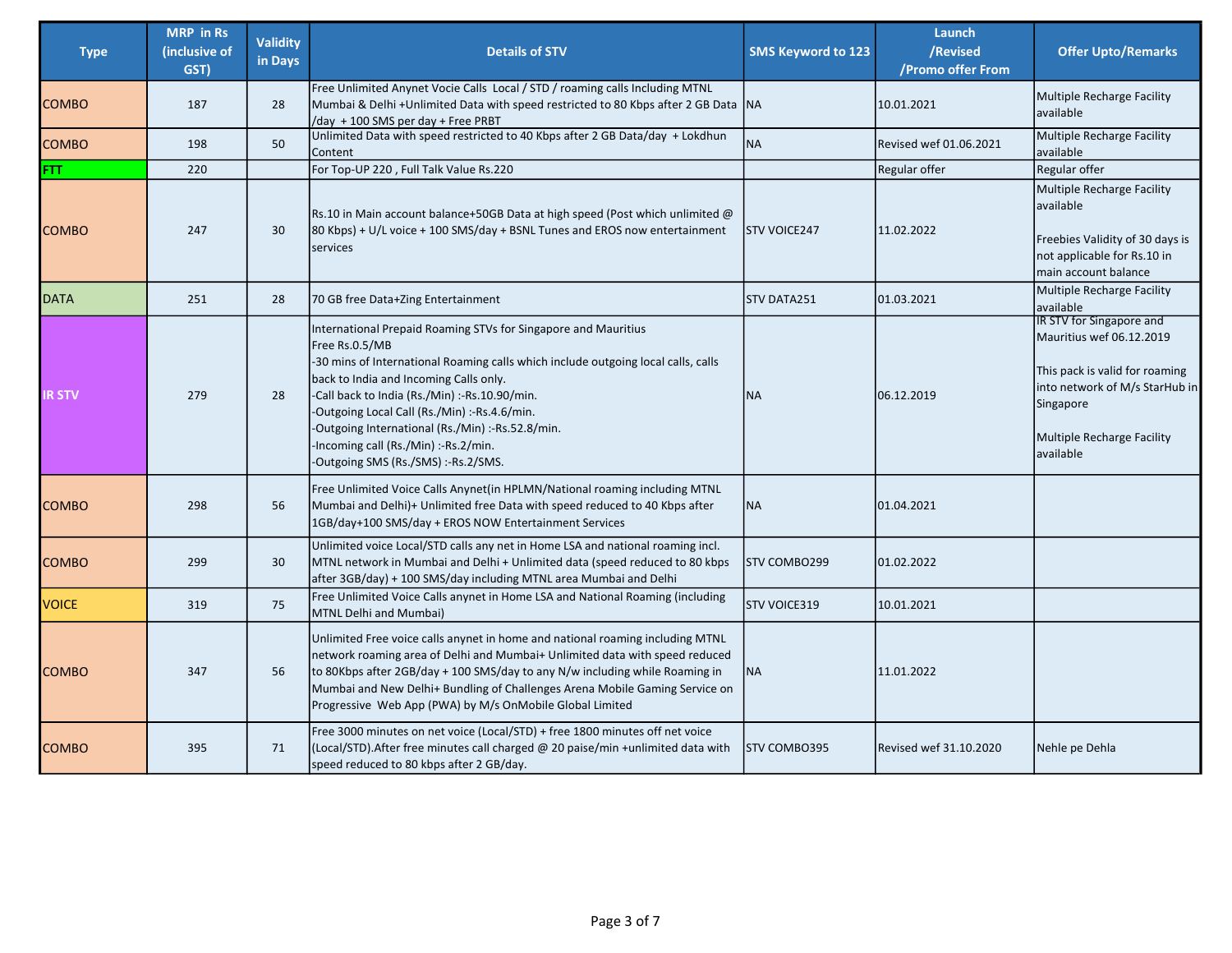| <b>Type</b>   | <b>MRP</b> in Rs<br>(inclusive of | <b>Validity</b> | <b>Details of STV</b>                                                                                                                                                                                                                                                                                                                                                                                                                                                        | SMS Keyword to 123  | Launch<br>/Revised                                                                   | <b>Offer Upto/Remarks</b>                                |
|---------------|-----------------------------------|-----------------|------------------------------------------------------------------------------------------------------------------------------------------------------------------------------------------------------------------------------------------------------------------------------------------------------------------------------------------------------------------------------------------------------------------------------------------------------------------------------|---------------------|--------------------------------------------------------------------------------------|----------------------------------------------------------|
|               | GST)                              | in Days         |                                                                                                                                                                                                                                                                                                                                                                                                                                                                              |                     | /Promo offer From                                                                    |                                                          |
| <b>COMBO</b>  | 398                               | 30              | Unlimited Data without any speed restriction + Unlimited voice calls in Home LSA<br>and National roaming including MTNL network in Delhi/Mumbai + 100 SMS/day                                                                                                                                                                                                                                                                                                                | <b>STV COMBO398</b> | Regularized wef 09.07.2021                                                           | <b>TRULY UNLIMITED STV</b><br>Multiple Recharge Facility |
| <b>COMBO</b>  | 399                               | 80              | Unlimited Voice calls Local/STD/roaming incl. Mumbai and Delhi +Unlimited Data<br>with speed reduced to 80 kbps after 1 GB/day +100 SMS/day +Lokdhun Content +<br>Free PRBT for 80 days                                                                                                                                                                                                                                                                                      | <b>STV COMBO399</b> | Reintroducted as STV from<br>15.03.2022                                              |                                                          |
| <b>COMBO</b>  | 429                               | 81              | Unlimited Free voice calls anynet in home and national roaming including MTNL<br>Inetwork roaming area of Delhi and Mumbai+100 Free SMS/day+<br>Unlimited Data with speed restricted to 40 Kbps after 1GB Data/day,<br><b>EROS NOW Entertainment services</b>                                                                                                                                                                                                                | <b>STV COMBO429</b> | 10.01.2021                                                                           | Multiple Recharge Facility<br>available                  |
| <b>COMBO</b>  | 447                               | 60              | 100 GB Data at high speed (Post which unlimited $@$ 80 Kbps) + U/L voice +<br>100SMS/day + BSNL Tunes and EROS now entertainment services.                                                                                                                                                                                                                                                                                                                                   | <b>NA</b>           | 06.07.2021                                                                           | Multiple Recharge Facility<br>available                  |
| <b>IR STV</b> | 497                               | $\mathbf{1}$    | International Prepaid Roaming STVs for UAE<br>Mobile Originated Local Calls (in Min):40<br>Mobile Originated Calls to India (in Min):40<br>Mobile Terminated Call (in Min):30<br>Data(MB):100                                                                                                                                                                                                                                                                                | <b>NA</b>           | 03.12.2019                                                                           | IR Roaming STV for UAE wef<br>03.12.2019                 |
| <b>COMBO</b>  | 499                               | 90              | Free Unlimited Voice Calls (ON/OFF/LOC/STD) in Home LSA & National Roaming<br>including Mumbai &Delhi+2GBData/day+100SMS/day+Zing+PRBT                                                                                                                                                                                                                                                                                                                                       | <b>NA</b>           | 01.06.2021                                                                           |                                                          |
| FTT           | 500                               |                 | For Top-UP 500, Full Talk Value Rs.500                                                                                                                                                                                                                                                                                                                                                                                                                                       |                     | 12.04.2019                                                                           | Regular offer                                            |
| IR STV        | 511                               | $\mathbf{1}$    | International Prepaid Roaming STV for Singapore:<br>Free 200 MB after free data to be charged at Rs.0.5/MB<br>-50 mins of International Roaming calls which include Outgoing local calls, calls<br>back to India and Incoming calls only<br>-Call back to India (Rs./Min) :-Rs.10.90/min.<br>-Outgoing Local Call (Rs./Min) :-Rs.4.6/min.<br>-Outgoing International (Rs./Min) :-Rs.52.8/min.<br>-Incoming call (Rs./Min) :-Rs.2/min.<br>-Outgoing SMS (Rs./SMS) :-Rs.2/SMS. | <b>NA</b>           | 19.12.2019                                                                           |                                                          |
| FTT           | 550                               |                 | For Top-UP 550, Full Talk Value Rs.550                                                                                                                                                                                                                                                                                                                                                                                                                                       |                     | wef 01.12.2020                                                                       | Regular offer                                            |
| <b>COMBO</b>  | 599                               | 84              | Unlimited free voice calling home and national roaming including MTNL roaming<br>area of Delhi and Mumbai+Unlimited data with speed reduced to 80kbps after<br> 5GB/day+Free 100 SMS/day+Zing+PRBT+along with unlimited free night data<br>during (0000 hours to 0500 hours)                                                                                                                                                                                                 | <b>STV COMBO599</b> | 21.07.2021                                                                           | Multiple Recharge Facility<br>available                  |
| <b>IR STV</b> | 659                               | $\mathbf{1}$    | International Prepaid Roaming STVs for Srilanka Canada and Iceland<br>Mobile Originated Local Calls (in Min):20<br>Mobile Originated Calls to India (in Min):20<br>Mobile Terminated Call (in Min):20<br>Data(MB):50                                                                                                                                                                                                                                                         | <b>NA</b>           | IR Roaming STV for Srilanka<br>and UAE w.e.f 11.07.2019;<br>Iceland w.e.f 22.07.2019 |                                                          |
| <b>IR STV</b> | 705                               | 1               | International Prepaid Roaming STVs for Mauritius<br>Free 200 MB after free data to be charged at Rs.0.65/MB<br>-30 Free mins to India & Local outgoing and incoming<br>- 5 Free SMSs.<br>-Call back to India (Rs./Min) :-Rs.15.6/min.<br>-Outgoing Local Call (Rs./Min) :-Rs.5.2/min.<br>-Outgoing International (Rs./Min) :-Rs.52/min.<br>-Incoming call (Rs./Min) :-Rs.11/min.<br>-Outgoing SMS (Rs./SMS) :-Rs.3.9/SMS.                                                    | <b>NA</b>           | IR Roaming STV for Mauritius<br>wef 19.02.2019                                       |                                                          |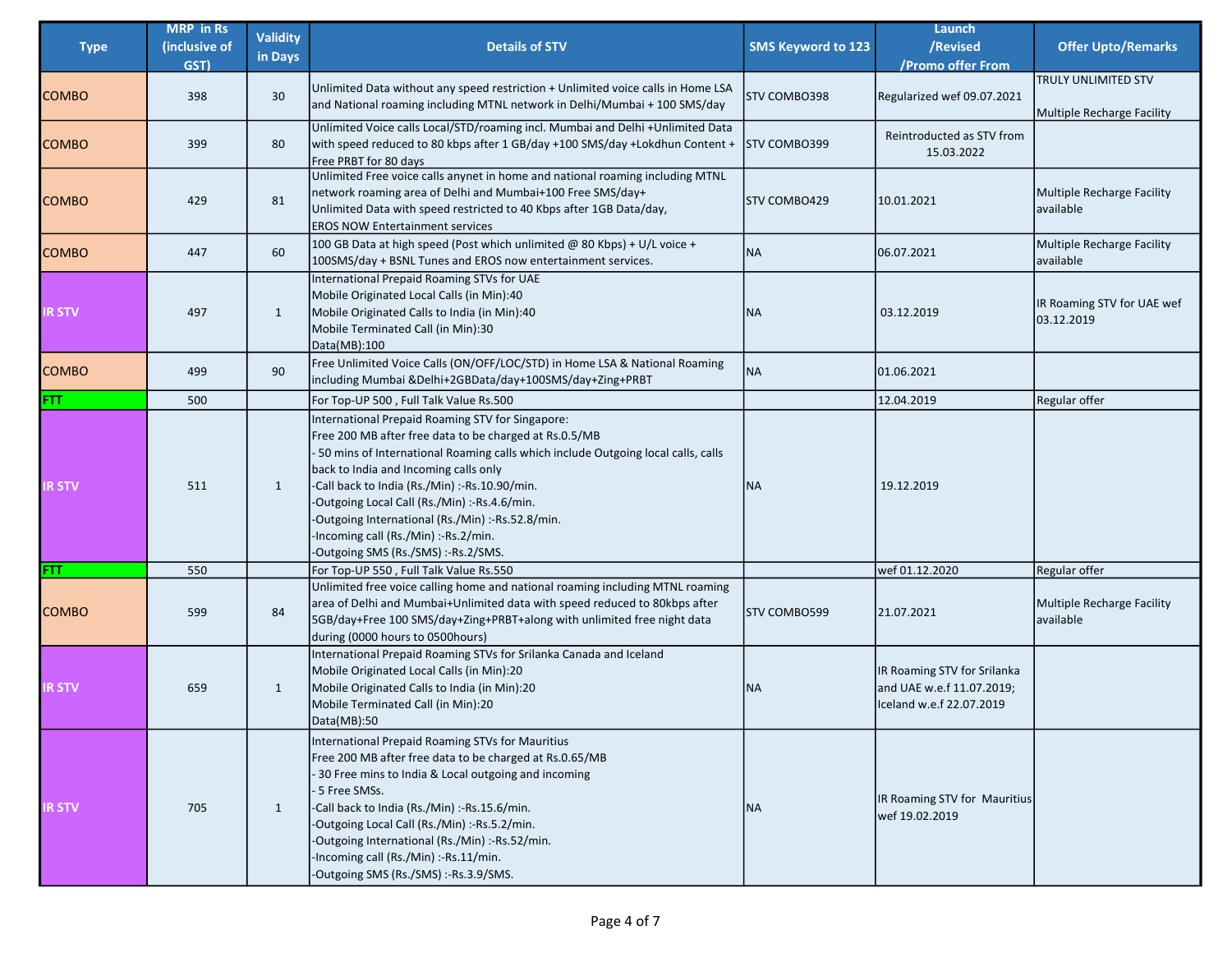|               | <b>MRP</b> in Rs | <b>Validity</b> |                                                                                                                                                                                                                                                                                                                                                                                                                                                                               |                     | Launch                                                                       |                                                                                                                                                                     |
|---------------|------------------|-----------------|-------------------------------------------------------------------------------------------------------------------------------------------------------------------------------------------------------------------------------------------------------------------------------------------------------------------------------------------------------------------------------------------------------------------------------------------------------------------------------|---------------------|------------------------------------------------------------------------------|---------------------------------------------------------------------------------------------------------------------------------------------------------------------|
| <b>Type</b>   | (inclusive of    | in Days         | <b>Details of STV</b>                                                                                                                                                                                                                                                                                                                                                                                                                                                         | SMS Keyword to 123  | /Revised                                                                     | <b>Offer Upto/Remarks</b>                                                                                                                                           |
|               | GST)             |                 |                                                                                                                                                                                                                                                                                                                                                                                                                                                                               |                     | /Promo offer From                                                            |                                                                                                                                                                     |
| <b>IR STV</b> | 895              | $\mathbf{1}$    | International Prepaid Roaming STVs for Bhutan<br>Free 200 MB after free data to be charged at Rs.1.3/MB<br>~40 Free Mins to India & local outgoing and incoming<br>~30 Free SMSs<br>~call back to India(Rs/min):- Rs 10.4/min<br>"Outgoing Local call (Rs/min):- Rs 10.4/min<br>~Outgoing International (Rs/min):-Rs 54.6/min<br>~Incoming call (Rs/min):- Rs 4.1/min<br>~Outgoing SMS (Rs/SMS):-Rs 2/SMS                                                                     | <b>NA</b>           | 23.04.2021                                                                   | IR Roaming STV for BHUTAN<br>wef 23.04.2021<br>This pack is valid for roaming<br>into network of M/s B Mobile<br>in Bhutan                                          |
| <b>IR STV</b> | 898              | 3               | International Prepaid Roaming STVs for UAE<br>Mobile Originated Local Calls (in Min):120<br>Mobile Originated Calls to India (in Min):60<br>Mobile Terminated Call (in Min):50<br>Data(MB):250                                                                                                                                                                                                                                                                                | <b>NA</b>           | 03.12.2019                                                                   | IR Roaming STV for UAE wef<br>03.12.2019<br>Multiple Recharge Facility<br>available                                                                                 |
| FTT           | 1000             |                 | Top up Rs. 1000/- with talk value Rs.1000/-                                                                                                                                                                                                                                                                                                                                                                                                                                   |                     | 26.09.2020                                                                   | Regular offer                                                                                                                                                       |
| FTT           | 1100             |                 | For Top-UP 1100, Full Talk Value Rs.1100                                                                                                                                                                                                                                                                                                                                                                                                                                      |                     | wef 01.12.2020                                                               | Regular offer                                                                                                                                                       |
| <b>IR STV</b> | 1359             | 3               | International Prepaid Roaming STV for UAE;Srilanka Canada and Iceland<br>Mobile Originated Local Calls (in Min):60<br>Mobile Originated Calls to India (in Min):30<br>Mobile Terminated Call (in Min):30<br>Data(MB):100                                                                                                                                                                                                                                                      | <b>STV IR1359</b>   | IR STV for Srilanka and UAE<br>w.e.f 11.07.2019; Iceland<br>w.e.f 22.07.2019 | Multiple Recharge Facility<br>available                                                                                                                             |
| <b>IRSTV</b>  | 1379^            | $\overline{7}$  | International Prepaid Roaming STV for Singapore<br>Free 500 MB after free Data to be charged at Rs.0.5/MB<br>-140 mins of International Roaming calls which include outgoing local calls, calls<br>back to India and Incoming Calls only.<br>-Call back to India (Rs./Min) :-Rs.10.90/min.<br>-Outgoing Local Call (Rs./Min) :-Rs.4.6/min.<br>-Outgoing International (Rs./Min) :-Rs.52.8/min.<br>-Incoming call (Rs./Min) :-Rs.2/min.<br>-Outgoing SMS (Rs./SMS) :-Rs.2/SMS. | <b>NA</b>           | 06.12.2019                                                                   | ^IR STV for Singapore wef<br>06.12.2019<br>This pack is valid for roaming<br>into network of M/s StarHub in<br>Singapore<br>Multiple Recharge Facility<br>available |
| <b>DATA</b>   | 1498             | 365             | Unlimited Data with speed reduced to 40/kbps after 2GB/ day                                                                                                                                                                                                                                                                                                                                                                                                                   | <b>STV DATA1498</b> | 23.08.2021                                                                   | <b>Multiple Recharge Facility</b><br>available                                                                                                                      |
| <b>FTT</b>    | 2000             |                 | For Top-UP 2000, Full Talk Value Rs.2000                                                                                                                                                                                                                                                                                                                                                                                                                                      |                     | wef 01.12.2020                                                               | Regular offer                                                                                                                                                       |
| <b>IR STV</b> | 2199             | $\overline{7}$  | International Prepaid Roaming STV for UAE<br>Mobile Originated Local Calls (in Min):200<br>Mobile Originated Calls to India (in Min):200<br>Mobile Terminated Call (in Min):120<br>Data(MB):1000                                                                                                                                                                                                                                                                              | <b>NA</b>           | 03.12.2019                                                                   | IR Roaming STV for UAE wef<br>03.12.2019                                                                                                                            |
| R STV         | 2311             | 28              | International Prepaid Roaming STV for Singapore:<br>Free 2 GB after free data to be charged at Rs.0.5/MB<br>-200 Free mins to India, Local outgoing and incoming calls<br>- Call back to India (Rs./Min) :-Rs.10.90/min.<br>-Outgoing Local Call (Rs./Min) :-Rs.4.6/min.<br>-Outgoing International (Rs./Min) :-Rs.52.8/min.<br>-Incoming call (Rs./Min) :-Rs.2/min.<br>-Outgoing SMS (Rs./SMS) :-Rs.2/SMS.                                                                   | <b>NA</b>           | 19.12.2019                                                                   | IR STV for Singapore w.e.f<br>19.12.2019<br>Multiple Recharge Facility<br>available                                                                                 |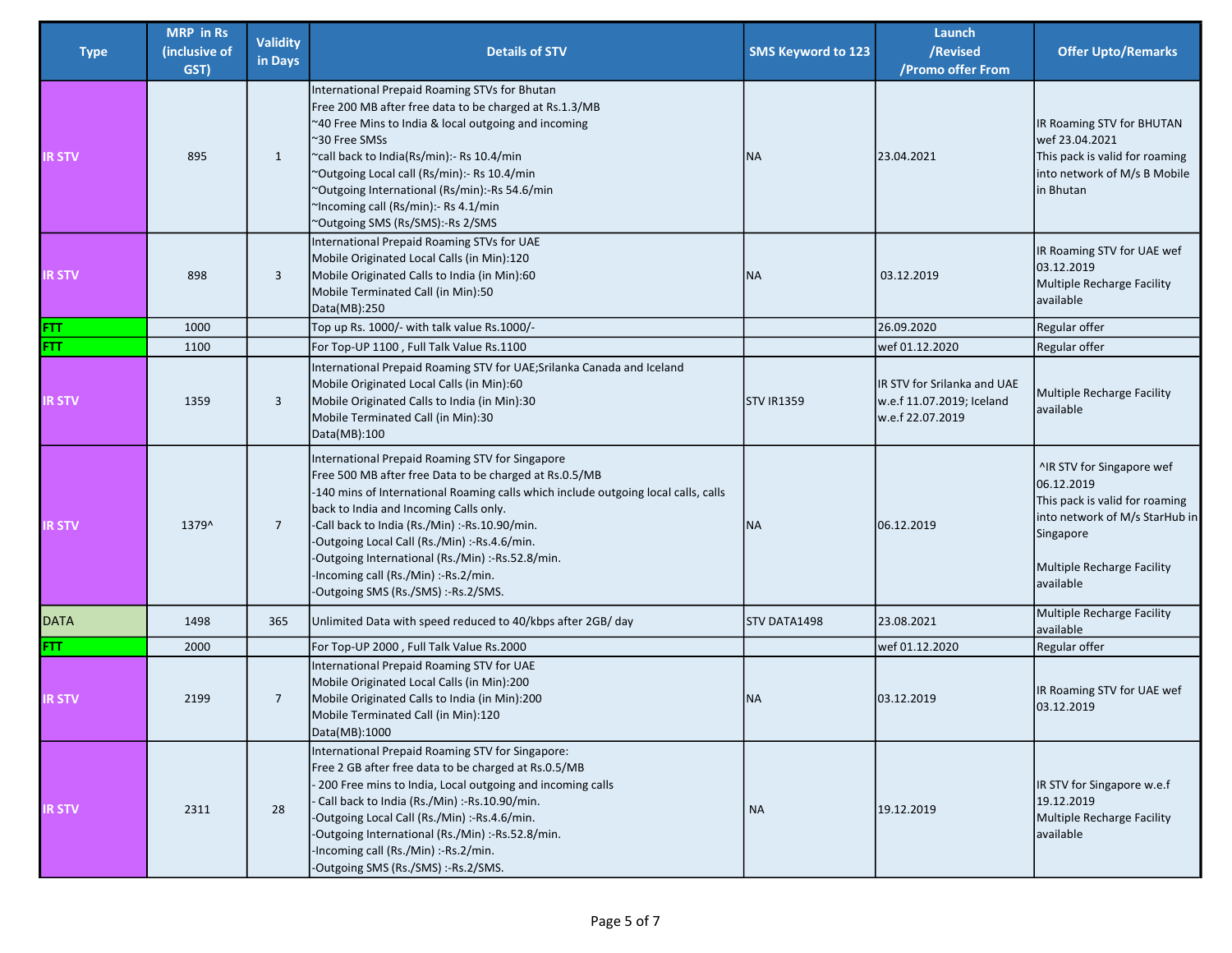| <b>Type</b>   | <b>MRP</b> in Rs<br>(inclusive of<br>GST) | <b>Validity</b><br>in Days | <b>Details of STV</b>                                                                                                                                                                                                                                                                                                                                                                                                                                         | SMS Keyword to 123 | Launch<br>/Revised<br>/Promo offer From                                                   | <b>Offer Upto/Remarks</b>                                                                                                                                                                              |
|---------------|-------------------------------------------|----------------------------|---------------------------------------------------------------------------------------------------------------------------------------------------------------------------------------------------------------------------------------------------------------------------------------------------------------------------------------------------------------------------------------------------------------------------------------------------------------|--------------------|-------------------------------------------------------------------------------------------|--------------------------------------------------------------------------------------------------------------------------------------------------------------------------------------------------------|
| IR STV        | 2875                                      | $\overline{7}$             | International Prepaid Roaming STVs for MAURITIUS - in the network of M/s MTML<br>Free 1 GB after free data to be charged at Rs.0.65/MB<br>100 Free mins to India & Local outgoing and incoming<br>50 Free SMSs.<br>-Call back to India (Rs./Min) :-Rs.15.6/min.<br>-Outgoing Local Call (Rs./Min) :-Rs.5.2/min.<br>-Outgoing International (Rs./Min) :-Rs.52/min.<br>-Incoming call (Rs./Min) :-Rs.11/min.<br>-Outgoing SMS (Rs./SMS) :-Rs.3.9/SMS.           | <b>NA</b>          | 06.12.2019                                                                                | IR STV International Prepaid<br>Roaming STVs for MAURITIUS<br>wef 06.12.2019<br>This pack is valid for roaming<br>into network of M/s MTML in<br>Mauritius.<br>Multiple Recharge Facility<br>available |
| <b>IR STV</b> | 2895                                      | $\overline{7}$             | International Prepaid Roaming STV for Bhutan(in the network of B-Mobile)<br>500MB after free data to be charged at Rs.1.3/MB<br>Free Voice/ Voice charges:<br>~175 Free Mins to India & local outgoing and incoming<br>~50 Free SMSs<br>~call back to India(Rs/min):- Rs 10.4/min<br>"Outgoing Local call (Rs/min):- Rs 10.4/min<br>"Outgoing International (Rs/min):-Rs 54.6/min<br>"Incoming call (Rs/min):- Rs 4.1/min<br>"Outgoing SMS (Rs/SMS):-Rs 2/SMS | <b>NA</b>          | 23.04.2021<br>This pack is valid for roaming<br>into network of M/s B Mobile<br>in Bhutan | IR STV International Prepaid<br>Roaming STV for Bhutan                                                                                                                                                 |
| FTT.          | 3000                                      |                            | For Top-UP 3000, Full Talk Value Rs.3000                                                                                                                                                                                                                                                                                                                                                                                                                      |                    | wef 01.12.2020                                                                            | Regular offer                                                                                                                                                                                          |
| <b>IR STV</b> | 3495                                      | $\overline{7}$             | International Prepaid Roaming STVs for Srilanka Canada and Iceland<br>Mobile Originated Local Calls (in Min):100<br>Mobile Originated Calls to India (in Min):100<br>Mobile Terminated Call (in Min):100<br>Data(MB):500                                                                                                                                                                                                                                      | <b>STV IR3495</b>  | Srilanka w.e.f 11.07.2019;<br>Iceland w.e.f 22.07.2019                                    | Multiple Recharge Facility<br>available                                                                                                                                                                |
| <b>IR STV</b> | 3905                                      | 28                         | International Prepaid Roaming STVs for Mauritius<br>Free 1.5 GB / after free data to be charged at Rs.0.65/MB<br>-140 Free mins to India & Local outgoing and incoming<br>50 Free SMSs.<br>-Call back to India (Rs./Min) :-Rs.15.6/min.<br>-Outgoing Local Call (Rs./Min) :-Rs.5.2/min.<br>-Outgoing International (Rs./Min) :-Rs.52/min.<br>-Incoming call (Rs./Min) :-Rs.11/min.<br>-Outgoing SMS (Rs./SMS) :-Rs.3.9/SMS.                                   | <b>NA</b>          | Mauritius wef 19.12.2019                                                                  | Multiple Recharge Facility<br>available                                                                                                                                                                |
| IR STV        | 4865                                      | 28                         | International Prepaid Roaming STV for Bhutan<br>1GB after free Data to be charged at Rs.1.3/MB<br>Free Voice/ Voice charges<br>~260 Free Mins to India & local outgoing and incoming<br>~100 Free SMSs<br>~call back to India(Rs/min):- Rs 10.4/min<br>"Outgoing Local call (Rs/min):- Rs 10.4/min<br>~Outgoing International (Rs/min):-Rs 54.6/min<br>"Incoming call (Rs/min):- Rs 4.1/min<br>~Outgoing SMS (Rs/SMS):-Rs 2/SMS                               | <b>NA</b>          | Launch wef 23.04.2021                                                                     | This pack is valid for roaming<br>into network of M/s B Mobile<br>in Bhutan                                                                                                                            |
| New           | Nil                                       |                            | Migration charges from 2G to 3G and vice versa in Rs.                                                                                                                                                                                                                                                                                                                                                                                                         |                    |                                                                                           |                                                                                                                                                                                                        |
| FTT.          | 5000                                      |                            | For Top-UP 5000, Full Talk Value Rs.5000                                                                                                                                                                                                                                                                                                                                                                                                                      |                    | 01.02.2021                                                                                | Regular offer                                                                                                                                                                                          |
| FTT.          | 6000                                      |                            | For Top-UP 6000, Full Talk Value Rs.6000                                                                                                                                                                                                                                                                                                                                                                                                                      |                    | 01.02.2021                                                                                | Regular offer                                                                                                                                                                                          |